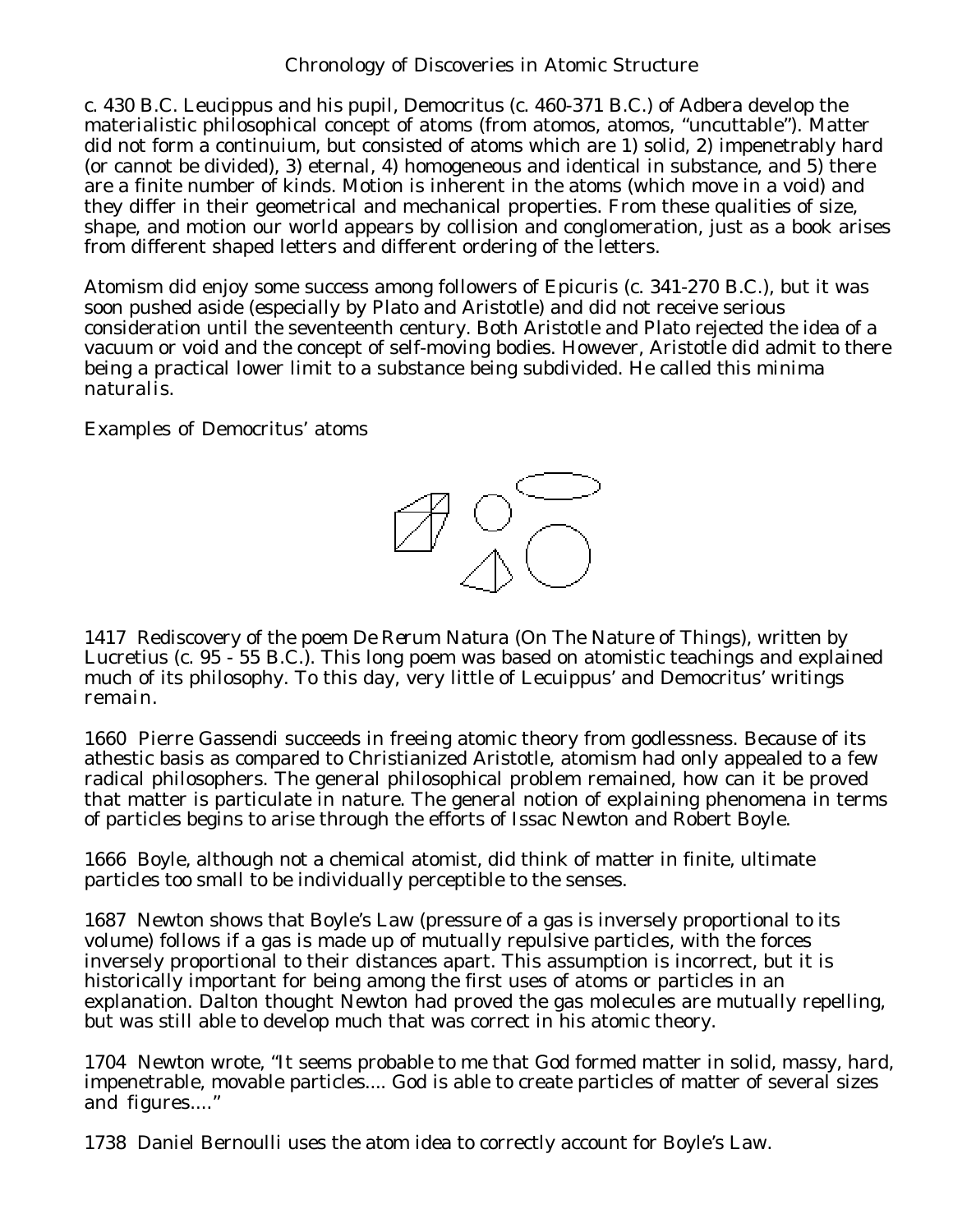1803 John Dalton postulates the existence of atoms and publishes the first table of atomic weights. This hypothesis enables him to explain many features of chemistry on a simple basis. Dalton today is known as the "Father of Modern Atomic Theory." Modern scholarship has identified 4 postulates implicit in Dalton's work. They are: 1) Elements are made up of minute, discrete, indivisible, and indestructible particles called atoms. These atoms maintain their identity through all physical and chemical changes. 2) Atoms of the same element have the same properties. Atoms of different elements have different properties. 3) Atoms of the same element can unite in more than one ratio with another element to form more than one compound. 4) Chemical combination between two or more atoms occur in simple, numerical ratios (i.e., 1 to 2; 2 to 3; ec.).

While it becomes clear that atoms must exist, since Dalton's results are explainable only on an atomic basis, there is still no knowledge about what the structure of an atom is or how they can connect (or bond) together. To Dalton, atoms were hard, featureless spheres which must exist, but he had no knowledge of their inner structure.

1833 Michael Faraday discovers quantitative laws of electrochemical deposition. He introduces the terms electrode, cathode, anode, ion, anion, cation, electrolyte. He establishes that a definite quantity of electricity is associated with each atom of matter. The number of atoms that chemically can react is related to the number of electrons available in the system. In other words, Faraday measured and quantized electricity; he identified a special, integral electron-to-atom relationship. He said, "...if we adopt the atomic theory or phraseology, then the atoms of bodies which are equivalent to each other in their ordinary chemical action, have equal quantities of electricity associated with them."

1838 Faraday studies electric discharges in a vacuum and discovers the Faraday dark space near the cathode.

1886 Eugen Goldstein observes that a cathode-ray tube produces, in addition to the cathode ray, radiation that travels in the opposite direction - away from the anode; these rays are called canal rays because of holes (canals) bored in the cathode; later these will be found to be ions that have had electrons stripped in producing the cathode ray.

1855 German inventor Heinrich Geissler develops mercury pump - produces first good vacuum tubes, these tubes, as modified by Sir William Crookes, become the first to produce cathode rays, leading to the discovery of the electron.

1858 Julius Plucker shows that cathode rays bend under the influence of a magnet suggesting that they are connected with in some way; this leads in 1897 to discovery that cathode rays are composed of electrons.

1865 H. Sprengel improves the Geissler vacuum pump. Pluecker uses Geissler tubes to show that at lower pressure, the Faraday dark space grows larger. He also finds that there is an extended glow on the walls of the tube and that this glow is affected by an external magnetic field.

1869 J.W. Hittorf finds that a solid body put in front of the cathode cuts off the glow from the walls of the tube. Establishes that "rays" from the cathode travel in straight lines.

1871 C.F. Varley is first to publish suggestion that cathode rays are composed of particles. Crookes proposes that they are molecules that have picked up a negative charge from the cathode and are repelled by it.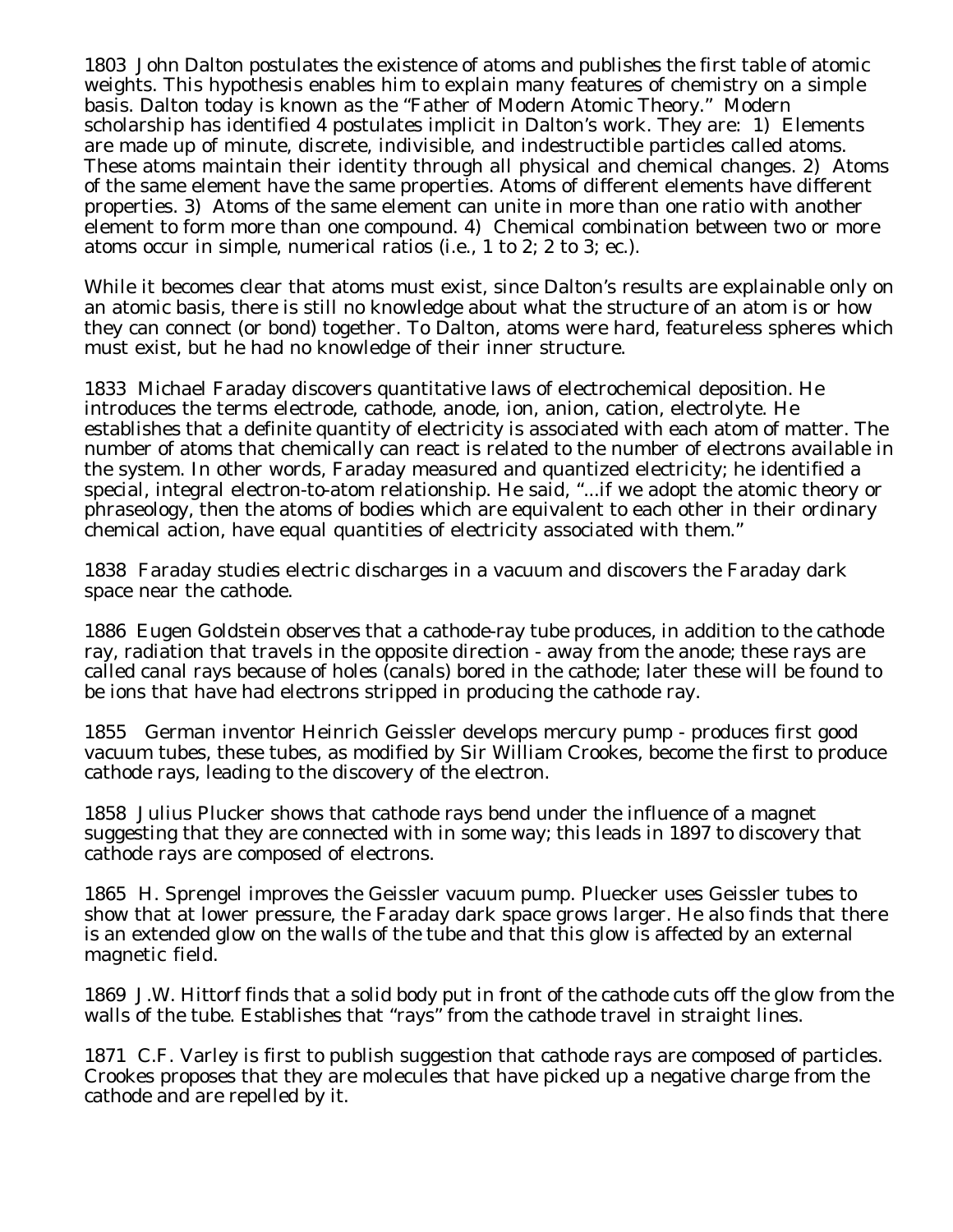1874 George Johnstone Stoney estimates the charge of the then unknown electron to be about 10<sup>-20</sup> coulomb, close to the modern value of 1.6021892 x 10<sup>-19</sup> coulomb. (He used the Faraday constant (total electric charge per mole of univalent atoms) divided by Avogadro's Number. James Clerk Maxwell had recognized this method soon after Faraday had published, but he did not accept the idea that electricity is composed of particles.) Stoney also proposes the name "electrine" for the unit of charge on a hydrogen ion. In 1891, he changes the name to "electron."

1876 Eugen Goldstein shows that the radiation in a vacuum tube produced when an electric current is forced through the tube starts at the cathode; Goldstein introduces the term cathode ray to describe the light emitted.

1881 Herman Ludwig von Helmholtz shows that the electrical charges in atoms are divided into definite integral portions, suggesting the idea that there is a smallest unit of electricity.

1883 H. Hertz shows that cathode rays are not deflected by electrically charged metal plates, which would seem to indicate that cathode rays cannot be charged particles.

1890 A. Schuster calculates the ratio of charge to mass of the particles making up cathode rays (today known as electrons) by measuring the magnetic deflection of cathode rays.

1892 Heinrich Hertz who has concluded (incorrectly) that cathode rays must be some form of wave, shows that the rays can penetrate thin foils of metal, which he takes to support the wave hypothesis. Philipp von Lenard develops a cathode-ray tube with a thin aluminum window that permits the rays to escape, allow in the rays to be studied in the open air.

1894 Joseph John (J.J.) Thomson announces that he has found that the velocity of cathode rays is much lower than that of light. Stoney introduces the term electron.

1895 Jean-Baptiste Perrin shows that cathode rays deposit a negative electric charge where they impact, refuting Hertz's wave concept and showing that the cathode ray are particles.

1896 Pieter P. Zeeman discovers that spectral lines of gases placed in a magnetic field are split, a phenomenon call the Zeeman effect; H.A. Lorentz explains this effect by assuming that light is produced by the motion of charged particles in the atom. Hendrik Antoon Lorentz uses Zeeman's observations of the behavior of light in magnetic field to calculate the charge to mass ratio of the electron in an atom, a year before electrons are discovered and 15 years before it is known that electron are constituents of atoms.

1897 Walter Kaufmann determines the ratio of the charge to mass for cathode rays in April, about the same time Thomson does, but Kaufmann fails to consider that the rays might be subatomic particles. Thomson discovers the electron, the first known particle that is smaller than the atom, in part because he has better vacuum pumps than were previously available; he, and independently, Emil Weichart, determine the ratio of charge to mass of the particles by deflecting them by electric and magnetic fields. Thomson's work can be divided into three components: 1) he improved J. Perrin's method of collecting charge inside the vacuum tube, showing that a charge was collected only when a magnetic field was used to bend the rays into a path leading to the collector, 2) he showed that the cathode rays are deflected by an electric field. He explained Hertz's results (see 1883 above) by hypothesizing that gas remaining in the tube was ionized, the ions collect on the plate and neutralize the charge on the plates. Using better vacuum pumps avoided this problem. 3) he was able to obtain a good value for the charge to mass ratio in two independent ways – from the temperature rise on the charge collector and by balancing the magnetic and electric deflections of the cathode ray beam.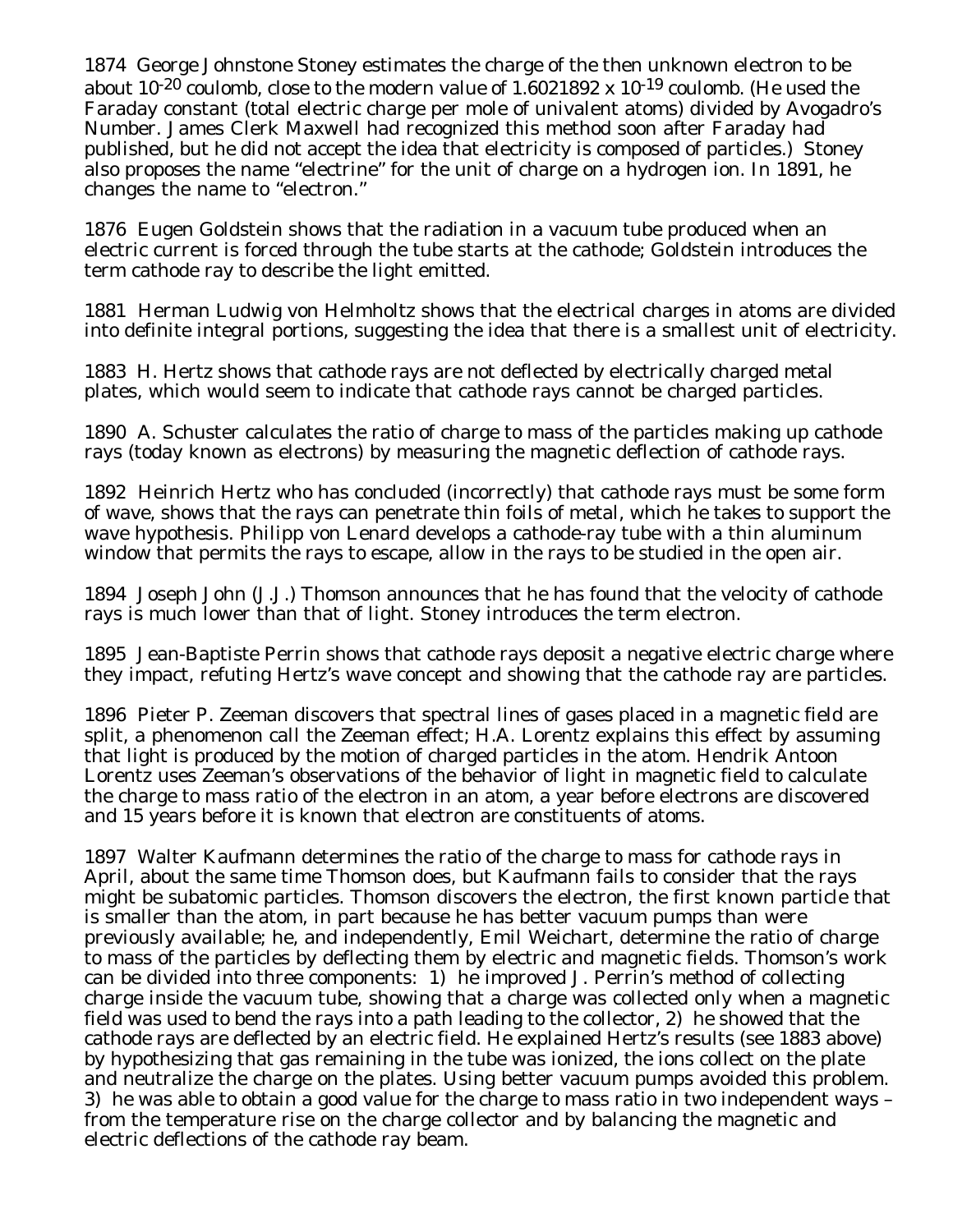It is important to underscore the fact that the experiment did yield the SAME charge-tomass ratio (e/m) for every substance tested. Magnets and electrical fields can be used to deflect the cathode ray. The deflection is related to both charge and mass of a particle. Knowing the strengths of the magnetic and electrical fields used allowed Thomson to calculate the e/m ratio, but NOT 'e' or 'm' alone.

Wilhelm Wein deflects canal rays with magnetic and electrical fields. From the direction and magnitude of the deflection, he concludes that they are positively charged particles with charge-to-mass ratios at least a thousand times greater than Thomson's particles. In fact, the ratios are comparable to e/m ratios of electrically charges atoms, as measured in electrolysis in solutions. He concludes that canal rays are atoms or molecules of gas that have had electrons knocked out of them and thus are attracted to the negative cathode. Most hit the cathode, but some slip through the holes where they can be studied.

Another observation was that most substances tested would release more than one electron as the voltage on the CRT increased. Helium released 1 or 2, lithium up to 3, beryllium up to 4, and so on. Hydrogen, as the exception, never released more than one. Therefore, it was assumed to contain one electron and one proton (the fundamental positive charge)

Since all substances contain electrons, if they are neutral, they must therefore contain positive charges as well. Thomson, in his study of positive canal rays (in the late 1980's and early 1900's), found its e/m value to differ for every substance tested. In that sense, the canal ray tube represented the first mass spectrometer, a device that separates particles of varying mass by differences in deflection when acted upon by a particular magnetic field. Thomson's experiment with canal rays revealed at least two kinds of neon atoms, one with an atomic mass of 20, the other 22. The development work on the mass spectrometer was continued by Francis Ashton, who later won a Nobel Prize for his work. The mass spectrometer is now a fundamental piece of equipment for college-level and above.

1899 Thomson, using Charles Wilson's condensation chamber, proves that cathode particles carry the same amount of charge as hydrogen ions in electrolysis; he measures the charge of the electron and thus completes his discovery of the electron; he also recognizes ionization to be a splitting of atoms and that particles emitted by the photoelectric effect have the same charge to mass ratio as cathode rays.

1902 Lord Kelvin suggests that the positive electricity in an atom is spread in a diffuse, homogeneous manner through out the entire spherical volume. The negative electrons, which are individual particles are embedded in this positive electricity, which is seen as a jelly-like material. The amount of positive electricity is enough to counterbalance the negative, making the atom neutral in charge.

1903-1904 Thomson investigates this model more closely and makes a series of calculations concerning its stability. It comes to be known as the Thomson model. Note,



spherical cloud of positive charge (+8 in amount)

however, that no experiment gave rise to this model, it arose out of a need to satisfy mechanical and electrical stability. It was quickly seen that an analysis of the scattering of alpha particles by a thin piece of metal could serve to test the model for accuracy. Please note also that the sphere of positive charges are not protons. The electrons are seen as hard objects embedded in this cloud of positive charge. Lenard suggests that the positive and negative charges are grouped in pairs.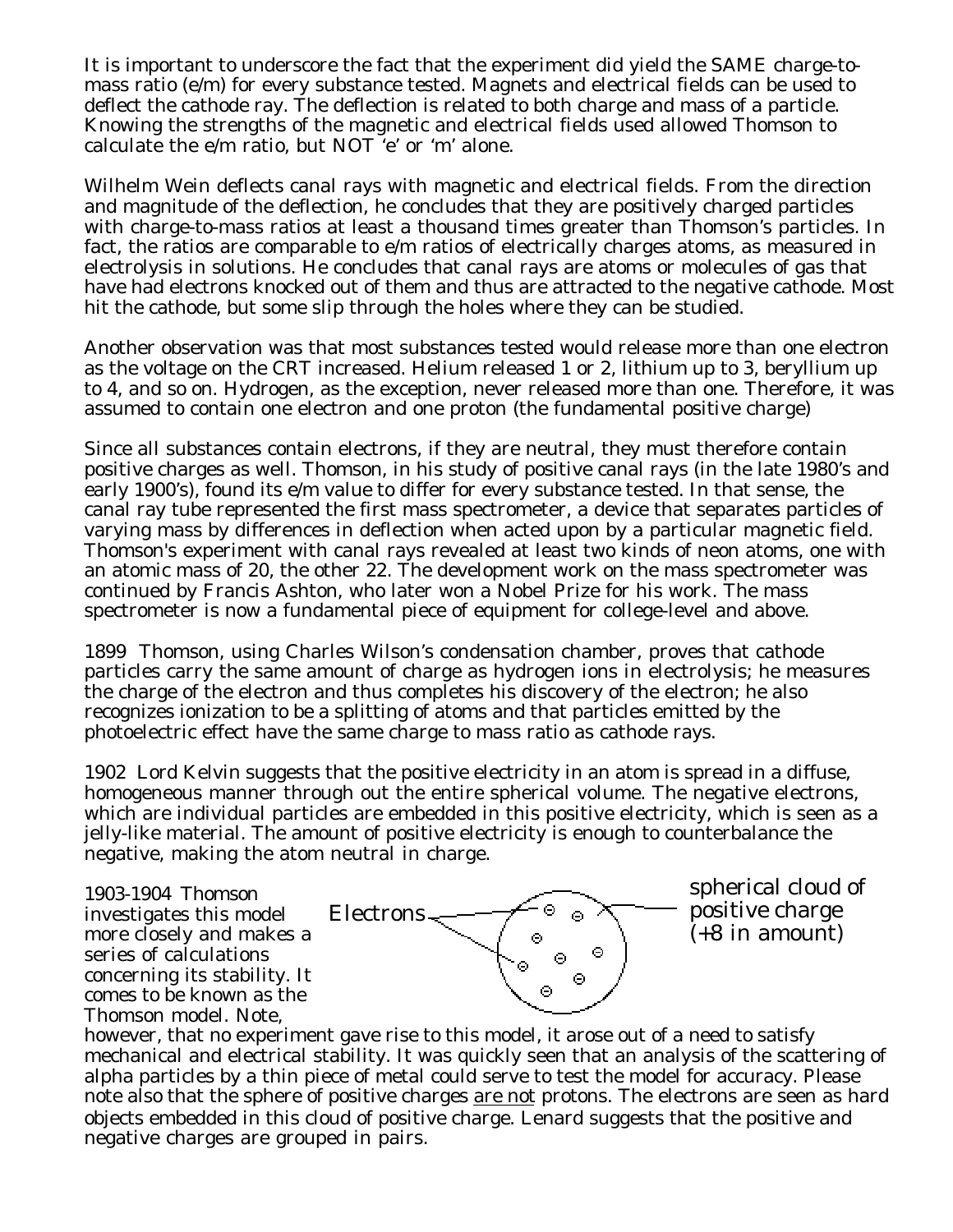1904 "Kinetics of a System of Particles Illustrating the Line and Band Spectrum and the Phenomena of Radioactivity" by Hantaro Nagaoka includes his "Saturnian model" of the atom, in which a positive nucleus is surrounded by a ring of thousands of electrons. This model was rejected by Thomson when it was shown to be unstable. Thomson's "On the Structure of the Atom" proposes the "plum-pudding model" of the atom in which the electrons are embedded in a sphere of diffused positive charge. (The series of publications by Thomson's group expounding on the model extended over the period 1903-1904)

1906 Ernest Rutherford studies scattering of alpha particles as they pass through mica. Later he uses gold foil. Scattering is a classic technique that is still used in science today. Arthur Compton uses the scattering of electrons and high energy radiation in the 1920s and Robert Hofstadter uses it in the 1950s to study the fine structure of the nuclei and nucleons. J.J. Thomson is awarded the Nobel Prize.

1907 Hans Geiger begins a program of research on the scattering of alpha particles as they pass through thin metal foils. Alpha particle scattering had been discovered in 1903 by Rutherford and had initially been seen as a problem plaguing his research, so Geiger's measurements would help to remove its influence in calculations.

1908 Geiger reports that the number of scattered particles decreases rapidly with increased scattering angle and that no alpha particles were observed to be scattered by more than a few degrees. Charles G. Barkla discovers that each element has a characteristic X-ray, produced by scattering of X-ray beams; this is the key discovery that eventually leads to the concept of atomic number.

1909 Ernest Marsden, under the direction of Geiger and Rutherford, determines that some alpha particles bounce back from a thin gold foil. Many years later Rutherford recalls the events:

One day, Geiger came to me and said, "Don't you think that young Marsden, whom I am training in radioactive methods, ought to begin a small research?" Now I had thought that too, so I said, "Why not let him see if any alpha particles can be scattered through a large angle?" I may tell you in confidence that I did not believe that there would be, since we knew that the alpha particle was a very fast massive particle, with a great deal of energy, and you could show that if the scattering was due to the accumulated effect of a number of small scatterings the chance of an alpha particle being scattered backwards was very small. Then I remember two or three days later Geiger coming to me in great excitement and saying, "We have been able to get some of the alpha particles coming backwards…" It was quite the most incredible event that has ever happened to me in my life. It was almost as incredible as if you fired a 15-inch shell at a piece of tissue paper and it came back and hit you.

Geiger found that the most probable scattering angle is 0.87 degrees, but about 1 alpha particle in 8,000 is scattered through an angle greater than 90 degrees. This result is not in accord with Thomson's model of 1904. As the alpha particle approached the center of the atom, it would be in a region of average zero electric charge and could not be deflected. The same would apply if it went too far from the center.

1911 Rutherford, presents his theory of the atom, consisting of a charged, small, dense nucleus, to the Manchester Literary and Philsophical society on March 7. Hans Geiger recalled many years later how he found out Rutherford's theory: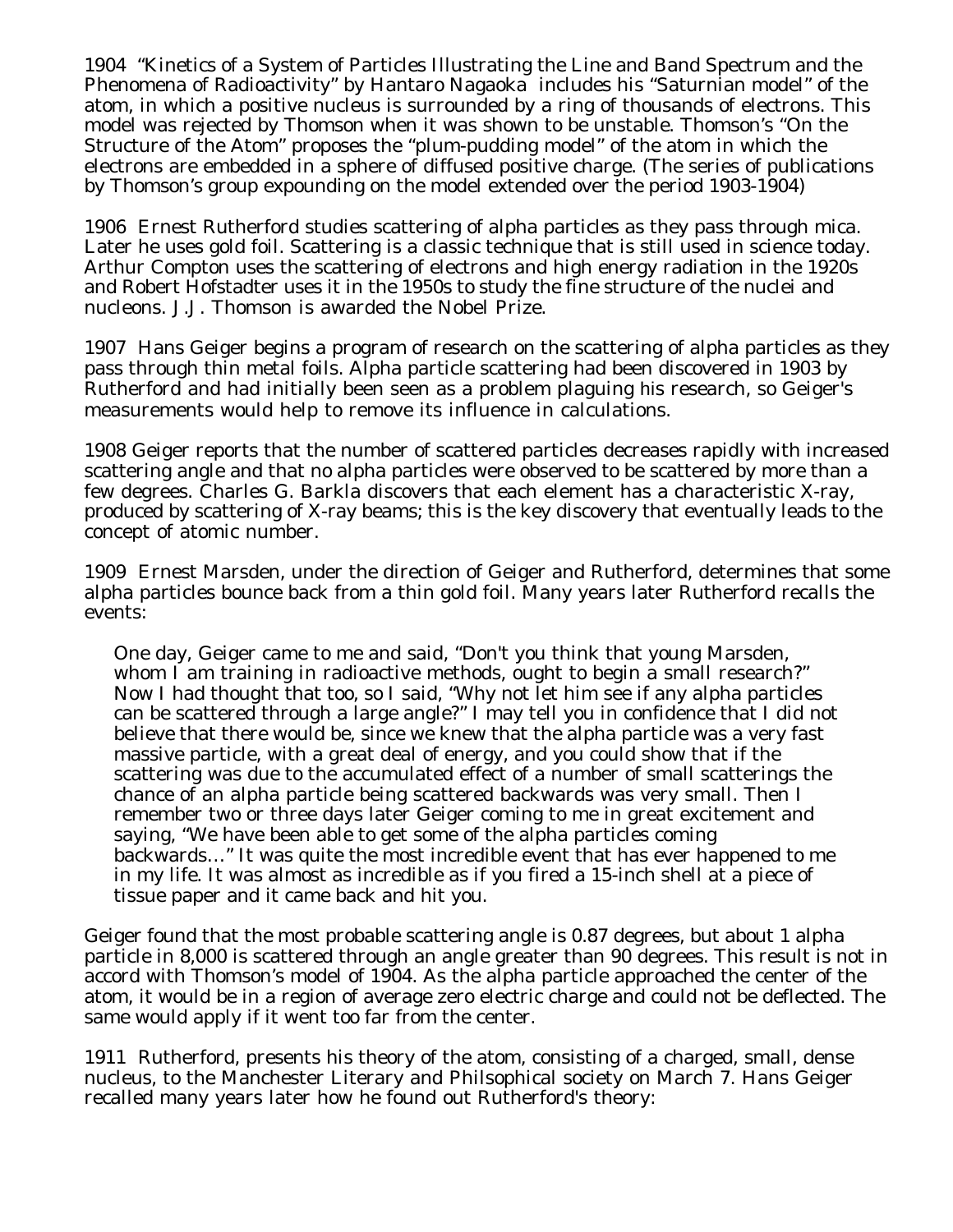"…one day, Rutherford, obviously in the best of spirits, came into my room and told me that he now knew what the atom looked like and how to explain the large deflections of alpha particles."

Only an abstract of that early March talk survives, but later in the year he published a long article explaining his ideas. Interestingly, the alpha particle deflections observed would have been the same if the nucleus had been either positively of negatively charged. In fact, Rutherford wrote, "The main deductions from the theory are independent of whether the central charge is supposed to be positive or negative." He finally used the velocities of alpha particle emission by radioactive elements to eliminate the negative charge. (Replication of the Rutherford experiment in a world of antimatter would yield the same results found in our world of matter.) One problem of the model had to do with the orbiting electrons. James Clerk Maxwell had shown that moving electric charges (i.e. electrons in this case) give off energy and should spiral into the nucleus. They do not. Hence, how to explain this. Geiger and Marsden start a program of carefully measuring the fraction of alpha particles scattered by various angles. In 1913 they report that their experimental results are in good agreement with Rutherford's calculations. Thus they establish that Rutherford's picture of an atomic nucleus surrounded by electrons is correct. Rutherford also concludes that nuclear charge is about half the atomic weight. Charles Barkla reaches the same conclusion from x-ray scattering experiments.

The Rutherford Model



Rutherford's Model of a thin gold foil Thomson's Model might be might book like this: might look like this:





The nucleus dots are way, way out of scale (as in way, way too big) in the Rutherford Model. The nucleus was so tiny  $(10^{-12} \text{ cm})$  in diameter), that the atom  $(10^{-8} \text{ cm})$  in diameter) was 99.99% empty space.

In the Rutherford Model, the alpha particles mostly went through empty space, but once in a while one came close to the nucleus (Rutheford's "charge concentration") and was deflected strongly (more than 90°). The Thomson Model has no such possibility because the charges were equally spread throughout the atom.